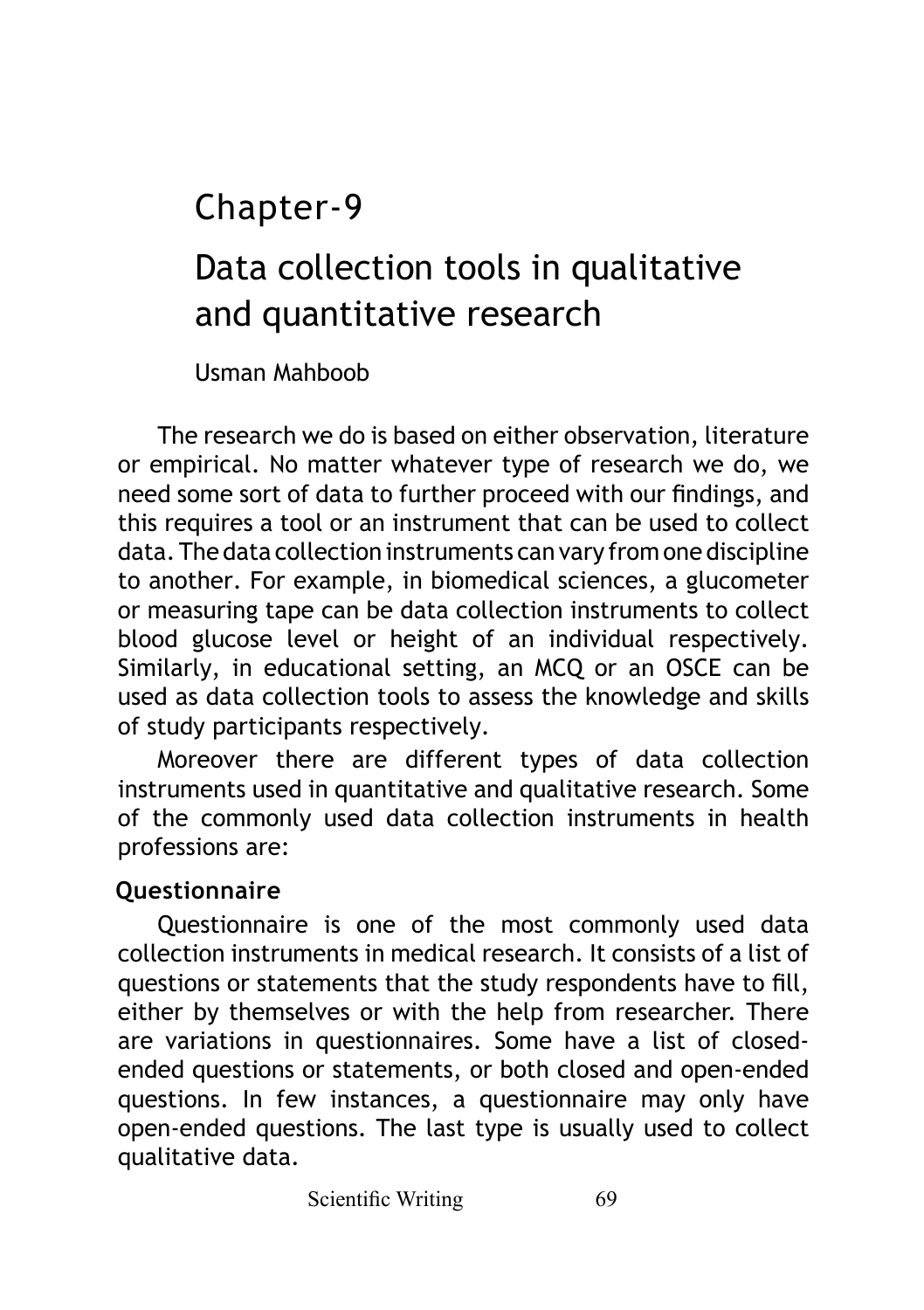Questionnaires can be used to collect different types of data and variables. For example, demographic variables such as age, gender, and marital status. Other variables may be related to study such as information about the use of contraception, or the daily intake of water, or rating opinion about professionalism of colleagues. Questionnaires can be used in different types of studies such as survey, exploratory, cross-sectional, longitudinal, descriptive, and analytical studies.

Development of questionnaire is a rigorous process and involve multiple steps. Depending on the dynamics of the project, the steps for questionnaire development may vary. However, the first step is usually a good literature review. The key concepts or themes identified from the literature lead to development of questions or statements. These statements are then pilot tested for establishing validity and reliability. The strengths and limitations of questionnaire are dependent on the quality (validity and reliability) and type of research in which they are used.

#### **Specialized, Digital and Machine-based Instruments**

This section includes instruments used in biomedical, clinical and laboratory research such as X-ray machines, different types of media in laboratory, glucometer, ECG, weight machine, etc. This list can be long as it will depend on the type of study and specialty that will define its data collection instruments. The quality assurance of the instruments follows the principles of validity and reliability. However, the procedures of quality assurance for each instrument may vary depending on the standards followed for it. The sample and number of participants required for each of these data collection instrument will depend on the type of methodology and rigour. Also, the strengths and limitations of each instrument would be dependent on the validity and reliability measures, and the type of research in which these instruments are going to be used.

#### **Interviews**

An interview is a two-way conversation between interviewer and study participant in which the study participant express him/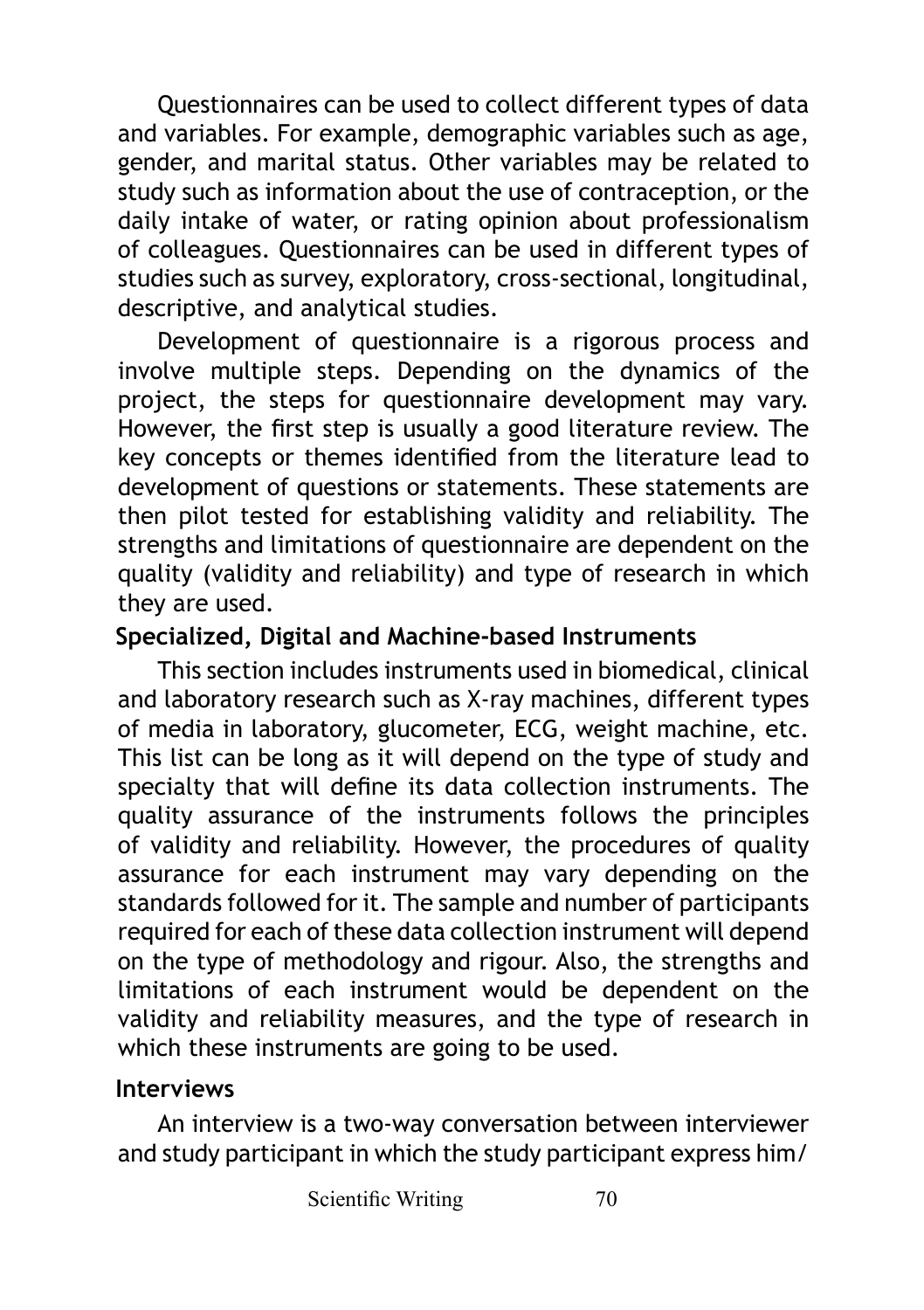herself about the topic of research. Interview is a qualitative data collection instrument, and is usually used to understand the behaviour and feelings of the study participants. Interviews can be chosen in situations exploring sensitive issues for example, sexually transmitted diseases or having an executive interview with an influential study participant. There are different types of interviews: unstructured or in-depth, semi-structured, and structured.<sup>1</sup> The type of interview depends on the purpose of the study. For example, exploring the stories of patients with head injury in a narrative research may require an in-depth interview, whereas exploring the 'attributes of a professional doctor' from a doctor may need a semi-structured interview. Usually in-depth interview takes more than an hour whereas the other two formats may take less time due to more control of the researcher. The sample size is usually small as compared to quantitative studies. The strength of an interview is an in-depth understanding of the research problem. The limitation is its contextual nature due to which the results cannot be generalized.

An interview guide is required for an interview that includes: introduction to the topic, details on why the participant has been selected, the total time that would be required, any incentives, and the interview guiding questions with prompts where relevant. The interviewer can add some additional content to his guide for example, themes can only be for the interviewer and not the interviewee in some cases, so as not to control him in answering the questions, and to let him speak openly, during the interview process.

#### **Focus Group Discussion**

A focus group discussion (FGD) is a conversation between a homogenous or heterogeneous group facilitated by a moderator.<sup>2</sup> The conversation gives different opinions on the topic under discussion. A Focus Group Interview (FGI) is a variant of FGD in which there is only an interview from the group participants with no or minimal discussion. An FGD is used in situations where the topic of discussion is of common interest to the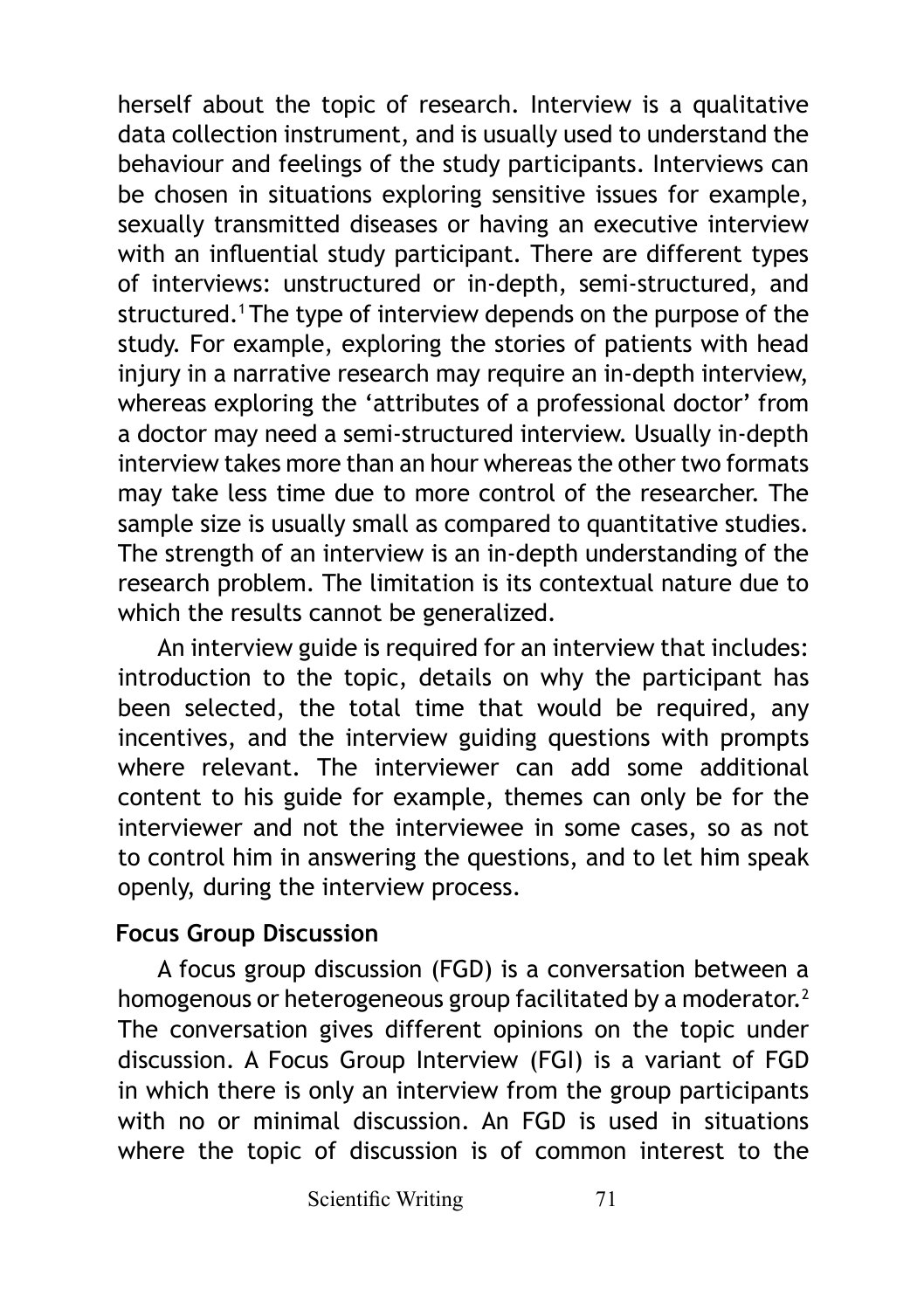participants (a homogenous group), and does not have the issue of disclosure of sensitive information. Further, it is done when getting participants around one table is not difficult; or if the topic needs to be investigated in-depth through discussion to further explore it. The sample required for FGD is small due to the qualitative nature of the data. Usually, 4-10 people would participate in one FGD. The strength of an FGD is the discussion that explores the research topic in-depth. The limitations of an FGD are; when there is any sensitive information that some participants may not like to share, or if one of the group member is dominating or if some of the group members are quite and not expressing themselves. However, an experienced facilitator or moderator can overcome these issues.

The researcher can take help of another person for logistic support or he can assign different roles to the FGD participants. The roles in FGD are: a 'scribe' who would take the notes, a facilitators or moderator who would steer the discussion, a time keeper who would keep the group to complete tasks within time, and participants who would fully participate in the discussion. Use of white board, flip charts and showing videos in some situations may also be part of an FGD. Similarly, as in the interview guide, an FGD guide is also required that can be sent to the study participants beforehand or just before starting the FGD. The guide includes introduction to the topic, why the participant has been selected, the total time that would be required, any incentives, and the guiding questions with prompts where relevant. Moreover, the moderator of FGD may have some additional details in his guide, on how to facilitate the session.

#### **Observations**

Observations involve witnessing the study participants over a period of time for a specific behaviour or a routine. The activities to be observed may be normal day activities or simulated situations.<sup>2</sup> The strength is that the researcher gets the real life data instead of a narration in interview or an FGD. Moreover, the behaviour is observed in broader situations to evaluate the impact of a policy or practice. $<sup>2</sup>$  An example can</sup>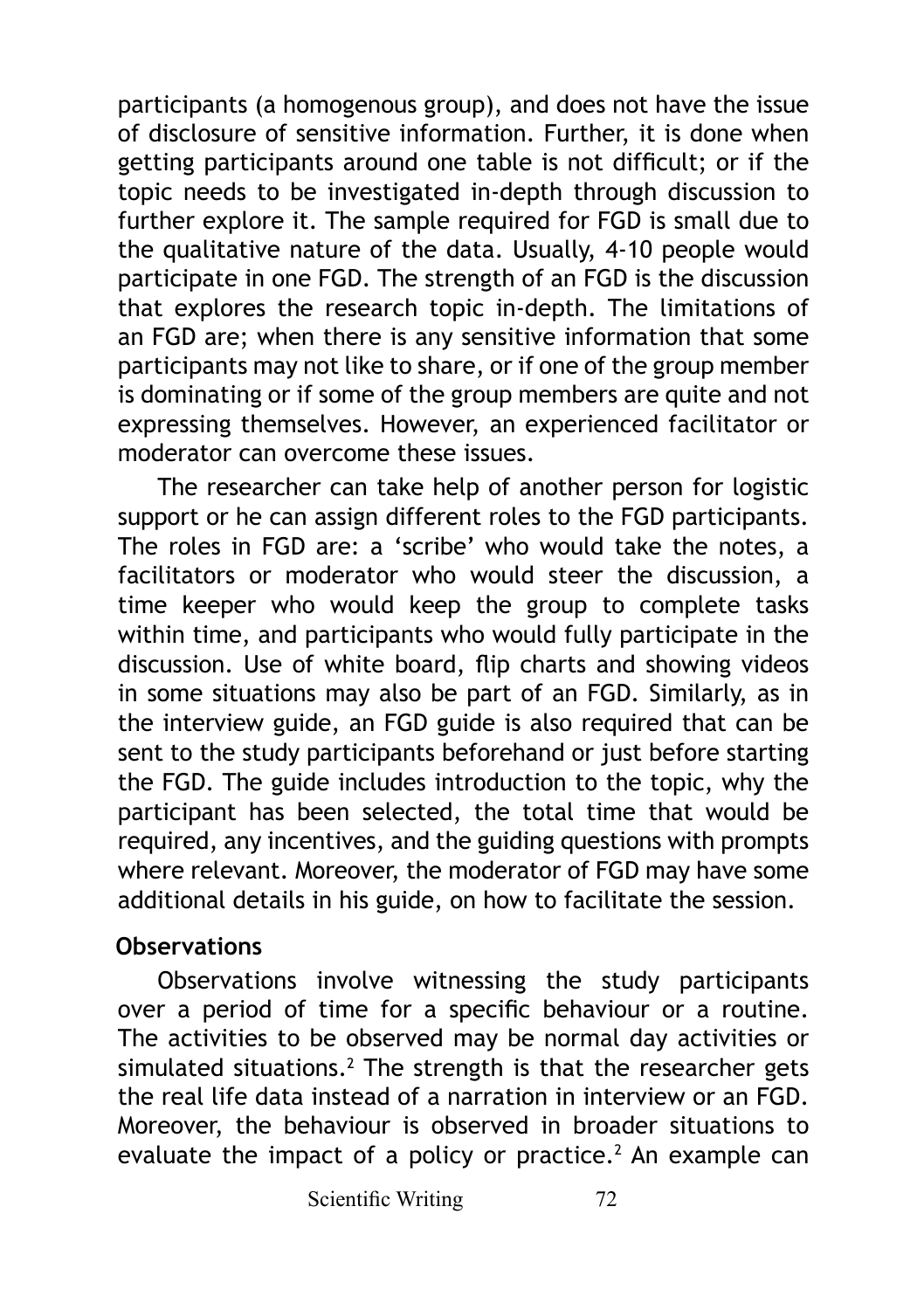be observing trainees in a hospital setting if they would follow the standard procedures or they would have devised their own protocol of dealing with different situations and procedures. The observations would require the type of data that the researcher wants to collect such as a count data, workflow data or interaction data. $2$  The limiting factors for using observations as data collection instrument can be: time required for observation, access to the sites, and ethical approval to observe a patient or a trainee in hospital setting.<sup>2</sup>

## **Textual Data**

Textual data and analysis involves using the text to collect data. The text can be in the form of patient files, doctor's notes, call writings, and images in patient files such as X-rays. The purpose of this data collection can be understood from examples such as; to report a historical trend for disease pattern, or how the treatment has evolved over time, or to report how the doctors reporting skills have evolved over time. The limitation can be access to such records, and when the complete records are not available.<sup>2</sup> Moreover, the analysis skills of the researcher needs to be good enough to observe the subtle changes in language and reporting.<sup>2</sup> Further, another limitation can be that the analysis would require time to read through hundreds of pages, and understanding of qualitative coding techniques to thoroughly analyze the data. $2$ 

# **Conclusion**

This chapter has briefly described some of the data collection instruments that are used in health professions research. The quality measures such as validity and reliability have not been discussed as they are quite extensive topics and can be discussed elsewhere. Moreover, the measures for quality assurance vary for different instruments and the type of methodology under which they are utilized. Each data collection instrument has its strengths and limitations. The reader should be able to decide which instrument to select, and whether the selected instrument is fit for the purpose of his/her study.